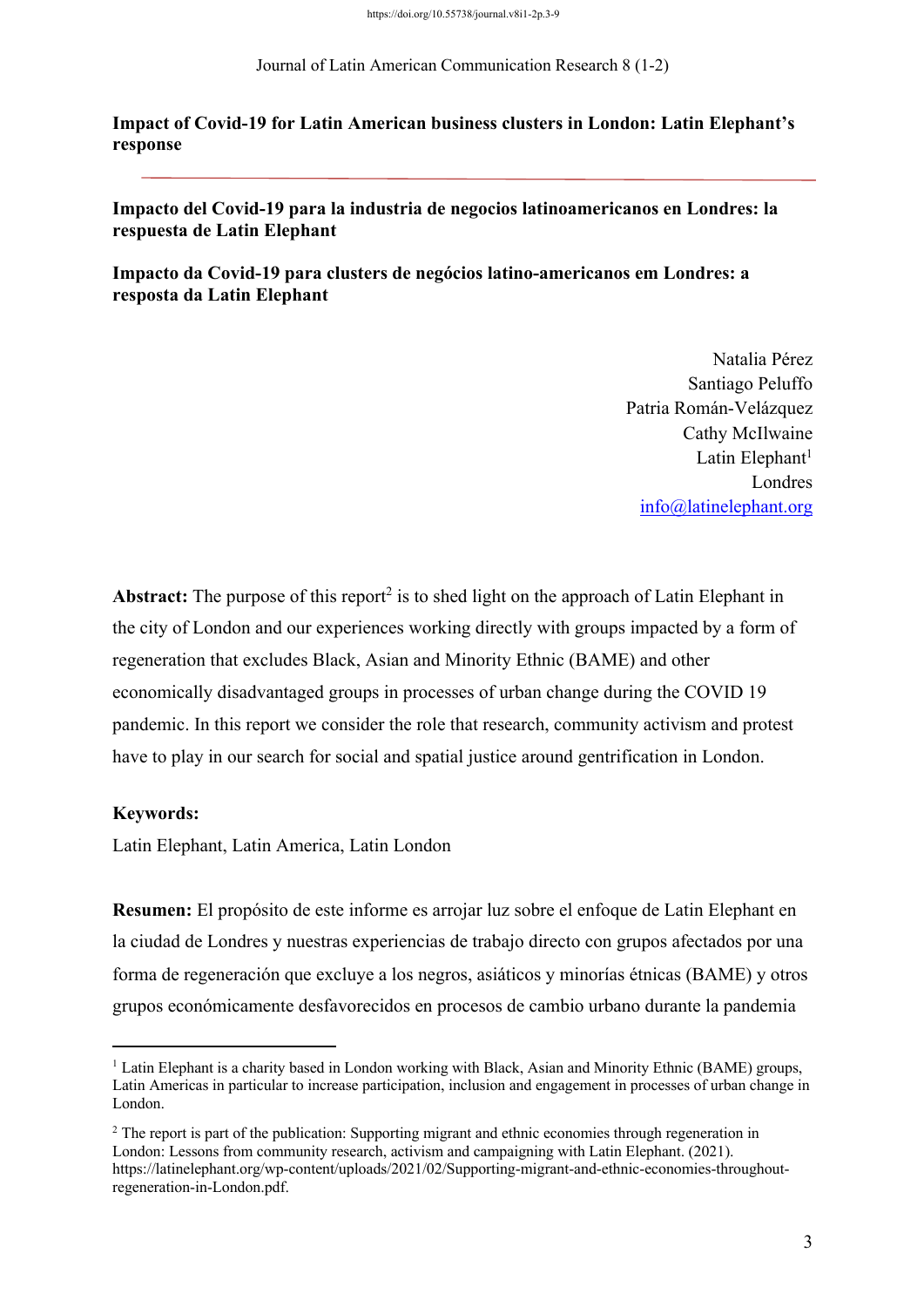de COVID 19. En este informe consideramos el papel que la investigación, el activismo comunitario y la protesta tienen que jugar en nuestra búsqueda de justicia social y espacial en torno a la gentrificación en Londres.

#### **Palabras clave:**

Latin Elephant, Latin America, Latin London

**Resumo:** O objetivo deste informe é mostrar a abordagem do Latin Elephant na cidade de Londres e nossas experiências de trabalho direto com grupos impactados por uma forma de regeneração exclui negros, asiáticos e outras minorias étnicas (BAME) e outros grupos economicamente desfavorecidos em processos de mudança urbana durante a pandemia COVID 19. Neste relatório, consideramos o papel que a pesquisa, o ativismo comunitário e o protesto devem desempenhar em nossa busca por justiça social e espacial em torno da gentrificação em Londres.

## **Palavras-chave:**

Latin Elephant, Latin America, Latin London

#### **1. Context and Background**

As a charity, the aim of Latin Elephant is to advocate against the displacement of Black, Asian and Minority Ethnic (BAME) groups in regeneration projects, and to call for social and spatial justice in urban spaces with a specific but not exclusive focus on the Elephant and Castle area in Southwark in London. Indeed, as a borough, Southwark has a very significant proportion of BAME residents, with 46% belonging to a migrant and ethnic background (London Borough of Southwark [LBS], 2017), compared to London's 41% and UK's 14% (Office for National Statistics [ONS], 2011). Southwark is the London borough with the second highest number of Latin Americans in London, representing 9% of the total population, only surpassed by the London Borough of Lambeth with 10% (McIlwaine and Bunge, 2016, p. 17).

Economically, socially and culturally, the Elephant and Castle area of Southwark has been central for Latin Americans as a community. Latin American retailers started setting up businesses in the Elephant and Castle at the beginning of the 1990s and over the years have transformed the area and, in the process, contributed to a distinctive 'Latin Quarter' (Román-Velázquez, 1999). Indeed, the No Longer Invisible research found that 85 percent of Latin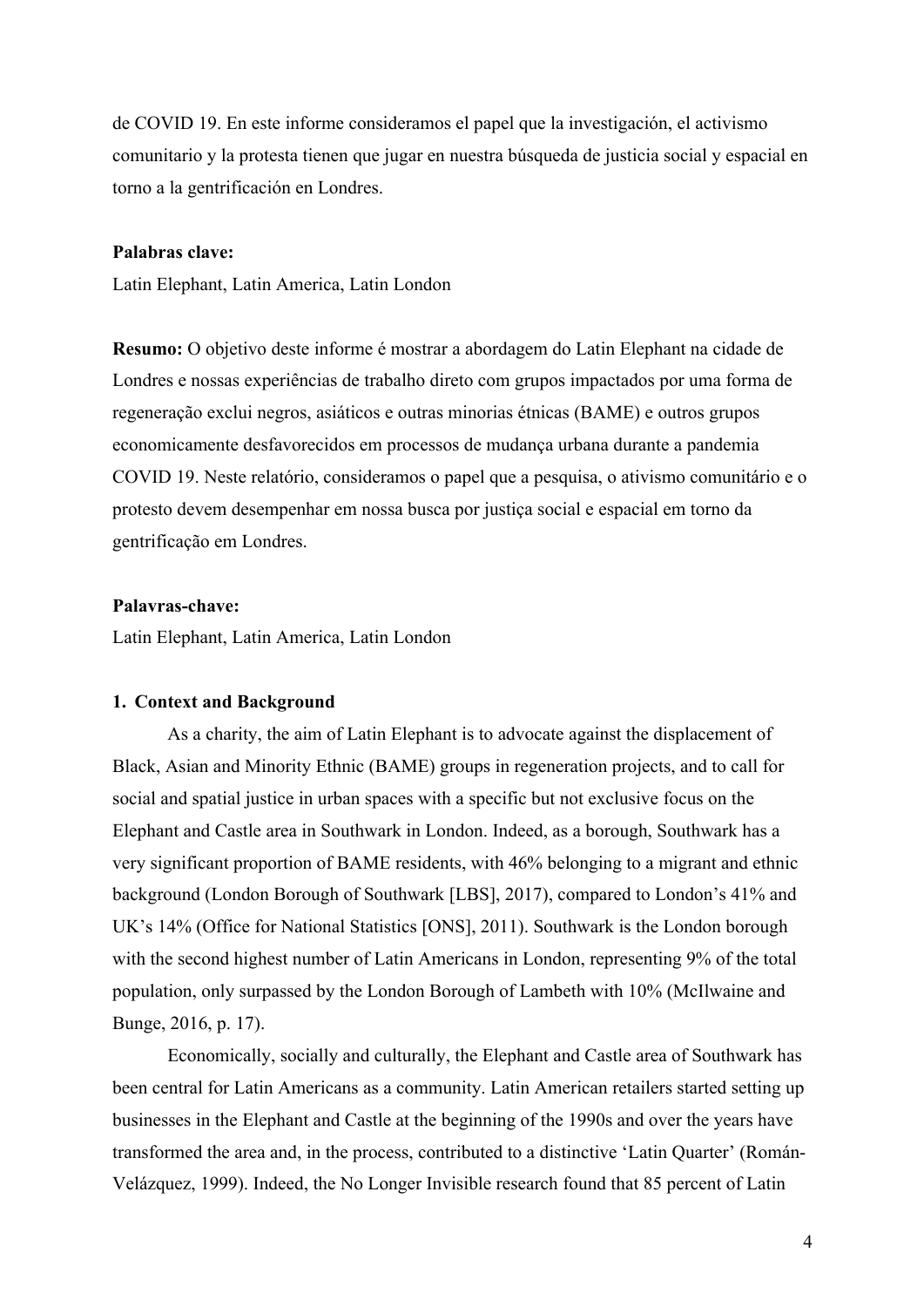Americans in London visited Latin American shopping areas such as Elephant and Castle, with a rate of 87% among Colombians. This commonly involved visiting restaurants, buying cooking ingredients, and sending money home; indeed, 70% of Latin Americans who remitted money did so from Latin American service points (McIlwaine, Cock and Linneker, 2011).

The Latin American presence in the Elephant and Castle core area comprises four clearly identified zones: Elephant and Castle shopping center, the Arches in Elephant Road, the Arches in Maldonado Walk (inaugurated on 10th Feb 2018, previously known as Eagle's Yard) and Tiendas del Sur in Newington Butts. A survey by Román-Velázquez in 2016 and 2017 revealed a total of 96 and 94 shops (respectively) in the immediate area around the underground station and shopping center, and if considering the shops in Old Kent Road (extending from the southern roundabout), the number increased to 110 shops (Román-Velázquez and Hill, 2016; Román-Velázquez and Retis, 2020). This represents a sharp increase in the number of shops registered at the beginning of the 1990s (approximately 22 shops); and 61 and 70, respectively, in 2012. Latin American retailers in Elephant and Castle are mainly from Colombia, Ecuador, Peru and Bolivia. Latin Elephant's survey shows that 72% are of Colombian origin and relatively young, with 77% born in the 1960s or thereafter. A significant proportion (41%) of businesses at EC are owned by women.

This should also be contextualized within the fact that Latin Americans are the second fastest growing non-EU migrant population in the city. According to this research that analyses the most recent census of 2011, two thirds of Latin Americans have arrived in the UK since 2000, representing the eighth largest non-UK born population in London. Although employment rates are high at 70% with 90% of working age, around half work in low-paid elementary, service, caring and processing jobs with marked concentrations in the cleaning sector. This is despite half of Latin Americans having some form of university level education (ibid. 15). According to an earlier study drawing on a survey with over 1000 Latin Americans in London, 11% earned less than the National Minimum Wage, which is 10 times higher than the national rate, with around half earning less than the London Living Wage (McIlwaine, Cock and Linneker, 2011, p. 65).

#### **2. Impact of Covid-19 on Latin American traders in London**

As it has been widely reported, BAME communities have been disproportionately impacted by Covid-19 with the Latin American community being no exception. The unprecedented nature of this pandemic has put into stark relief and arguably exacerbated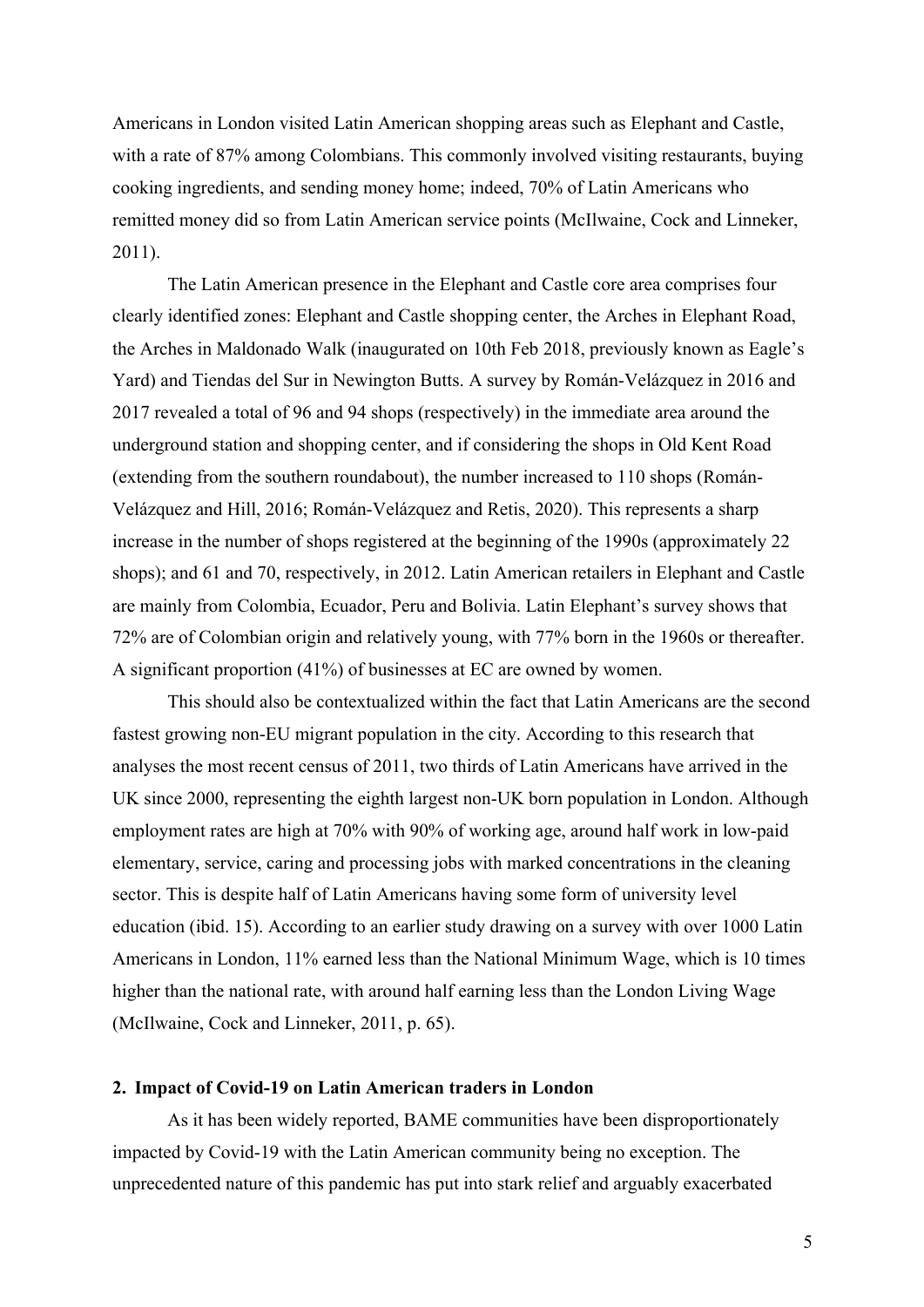existing social and economic inequalities for groups with protected characteristics, and BAME groups in particular who have been experiencing disproportionately high infection rates, not to mention economic precarity. Preliminary scientific papers (Kirby, 2020) and news reports (Butcher and Massey, 2020; Cookson and Milne, 2020) suggest that those with protected characteristics and BAME groups have been hit the hardest and highlight how existing inequalities are exacerbated under such unprecedented conditions. Community organizations, NGOs working with vulnerable groups and unions representing key workers and other low-paid staff have reported unprecedented levels of inequalities (UVW, 2020). For example, workers with precarious contracts who find themselves with very little or no help from the government, migrants who have lost their jobs and whose visa restricts them access to public funds, self-employed people, sole-traders and other SMEs that do not qualify for government grants. Here, we aim to highlight some of the issues we have identified and draw lessons from these experiences. We argue that inequalities present at the systemic level are exacerbated and replicated at community levels. BAME communities have been disproportionately impacted by COVID-19 with the Latin American community being no exception. The pandemic has exacerbated an already precarious condition for our community. In the case of Latin Elephant's beneficiaries, this has come in the form of a double impact: not only did COVID-19 not stop the imminent demolition of Elephant and Castle Shopping Centre, but it also posed an even bigger threat to the lives of hundreds with the pandemic hitting hard their livelihoods.

Despite the different forms of government economic support, many of our beneficiaries have not been able to access resources, many are ineligible for government schemes or with no resources to public funds. It is particularly distressing that a significant number of our beneficiaries belong Covid's age-risk group, adding an extra layer of disadvantage for those disproportionately affected due to their other protected characteristics. Since the pandemic, our beneficiaries have had the following consequences:

• Beneficiaries falling into sudden unemployment, furloughed staff without the

- certainty to return to employment, poverty and precarious conditions
- Beneficiaries facing hardship as Covid19 closed their only form of income for their families in UK and abroad putting their livelihoods at great risk
- Beneficiaries within the Covid-19 age risk group having to face hard choices between continued isolation or risking reopening business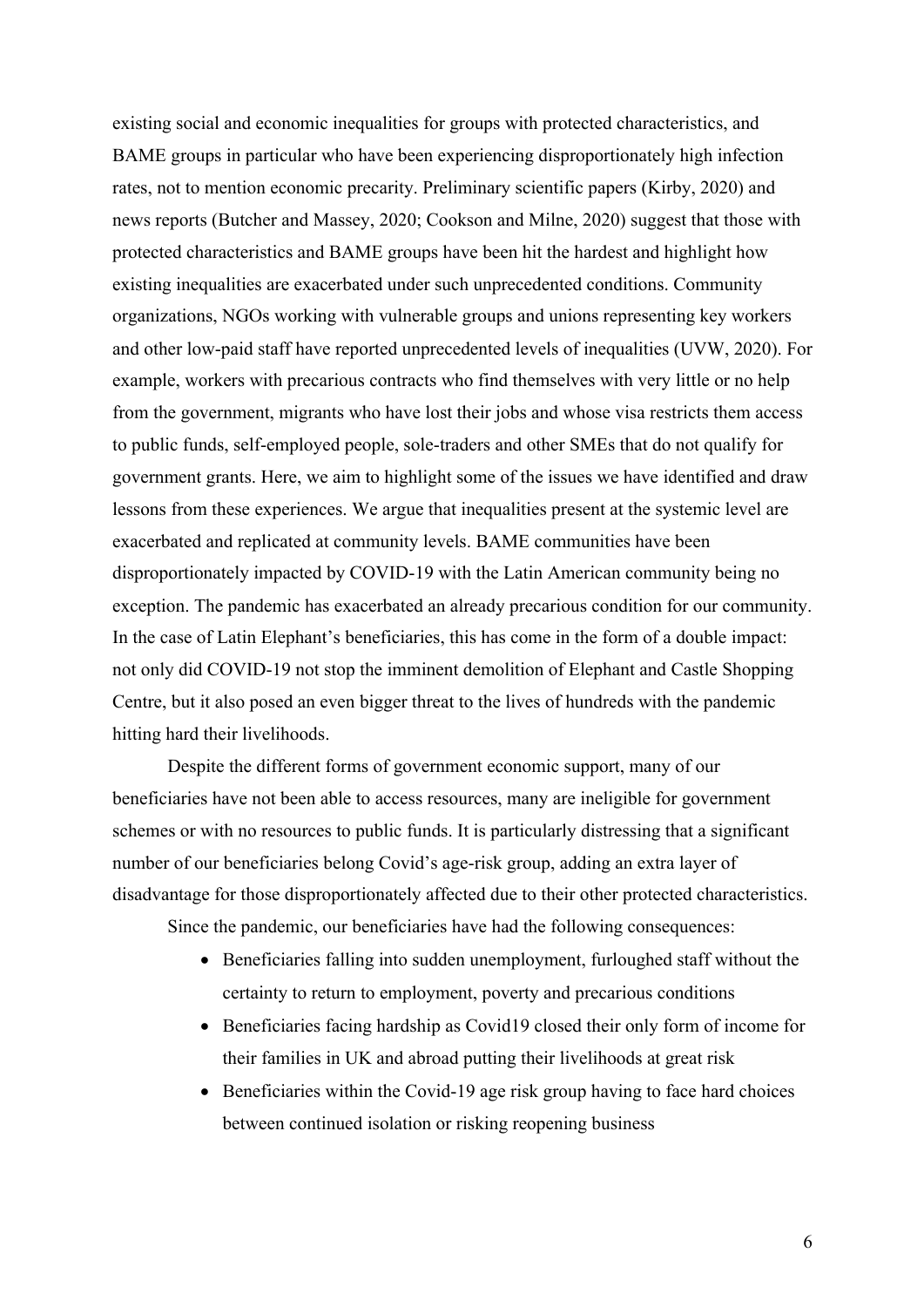- Beneficiaries not able to qualify for government support or have access to any form of public funds
- Beneficiaries facing hardship due to closure of business while having to pay rent, service charges and bills
- Beneficiaries facing IT and language barriers to decipher complex Government fund applications
- Beneficiaries facing uncertainty with regards to Covid19 government guidelines, health and safety, social distancing and new rules to reopen business
- Beneficiaries facing a double challenge: while dealing with Covid19 consequences in their businesses also having to deal with landlords' commercial interests, mostly unaligned with BAME traders' interests (rents, date of reopening of businesses, regulations, and various costs)

# **3. Latin Elephant´s response since the Covid-19 breakout (March 2020)3**

The above listed challenges impacting our community made us shift our priorities to tackle beneficiaries' urgent needs, impacting and increasing the delivery of our services. Raising awareness and providing advice on financial support available to beneficiaries hit by Covid19:

- Translation and dissemination of documents relating to government support
- An overwhelming number of queries on employment rights
- Advocating for local authority mediation and pushing for protection of tenants (beneficiaries) in relation of their contractual agreements with landlords
- Advocating for Hardship funds to reach those businesses (beneficiaries) left out from government support
- In turn, this has seen an increase in the number of beneficiaries in and around Southwark

<sup>3</sup> **Southwark Demographics and the Latin American Community-** Source: Southwark Demographic Factsheet May 2015 www.southwark.gov.uk/JSNA\_

<sup>•</sup> 9th most densely populated local authority in England & Wales (306,745).

<sup>•</sup> 48% BAME background (41% London, 13% UK)

<sup>•</sup> 12th most deprived borough in London

<sup>•</sup> Percentage of Latin American residents that make up Southwark population 8.9%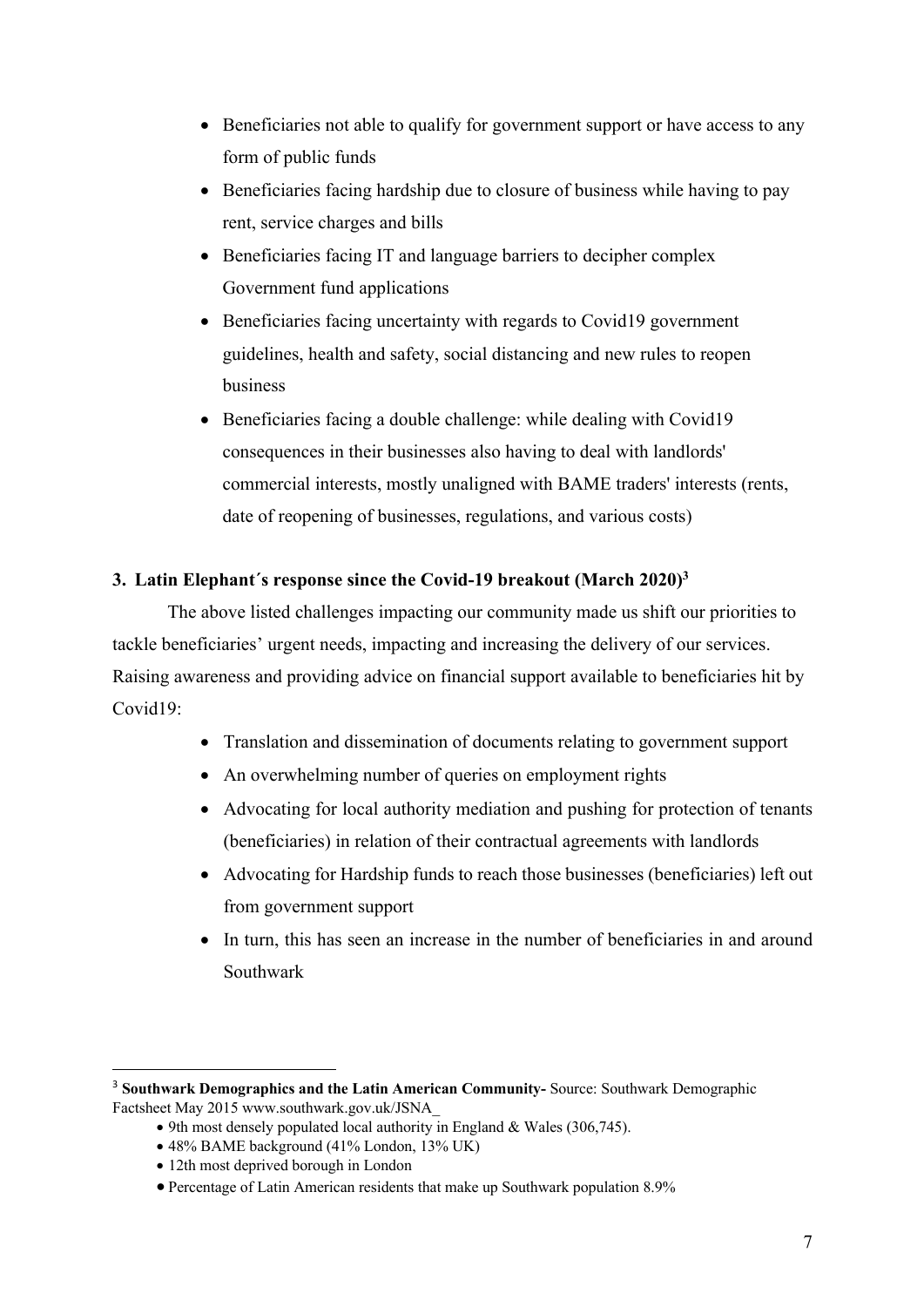- Service delivery completely transformed and adapted online (Zoom, social media platforms) without affecting the quantity or quality of service delivered
- Intensified media presence to disseminate useful information to beneficiaries (Express News, BBC plus social media platforms)
- Moving towards offering business transformation support derived from changes to consumers habits – online shopping
- Work in collaboration with other community-based organizations and advicegiving frontline services to enhance the referral pathways to support individuals in need of social welfare advice (Housing, Money and debt, Employment rights etc.)

Initial work by Latin Elephant since the onset of the pandemic and associated lockdown, has begun to uncover the stark structural inequalities that permeate these business communities, and which potentially intensify during the crisis. This also sheds light on how alternative economic strategies which sustained migrant and ethnic communities which previously went unnoticed despite contributing to their very existence, are now at the core of their survival and possible demise. Latin Elephant's work on addressing the needs of these vulnerable populations during COVID-19 is beginning to tap into the implications that informality regarding registration, leases, contracts, and informal employment arrangements is having on BAME traders who were already under duress due to regeneration. It is therefore essential to capture the experiences of this neglected group of migrant and ethnic traders whose economic contribution has been central yet often invisible to the survival of BAME populations in London and beyond (Román-Velázquez and Hill 2016). An assessment of their experiences in the face of government support, or lack thereof, is also critical in appraising the economic and policy implications of the effects of COVID into the future, and ultimately enabling government policies to deliver better outcomes for BAME traders.

## **4. References**

- London Borough of Southwark. (2017). Protected Characteristics in Southwark JSNA Factsheet. Southwark's Joint Strategic Needs Assessment. https://www.southwark.gov.uk/health-andwellbeing/public-health/health-andwellbeing-insouthwark-jsna/southwark-profile Accessed 8 June 2020.
- UVW. (2020). The COVID-19 pandemic threatens the lives and livelihoods of millions of people. https://www.uvwunion.org.uk/covid19-english